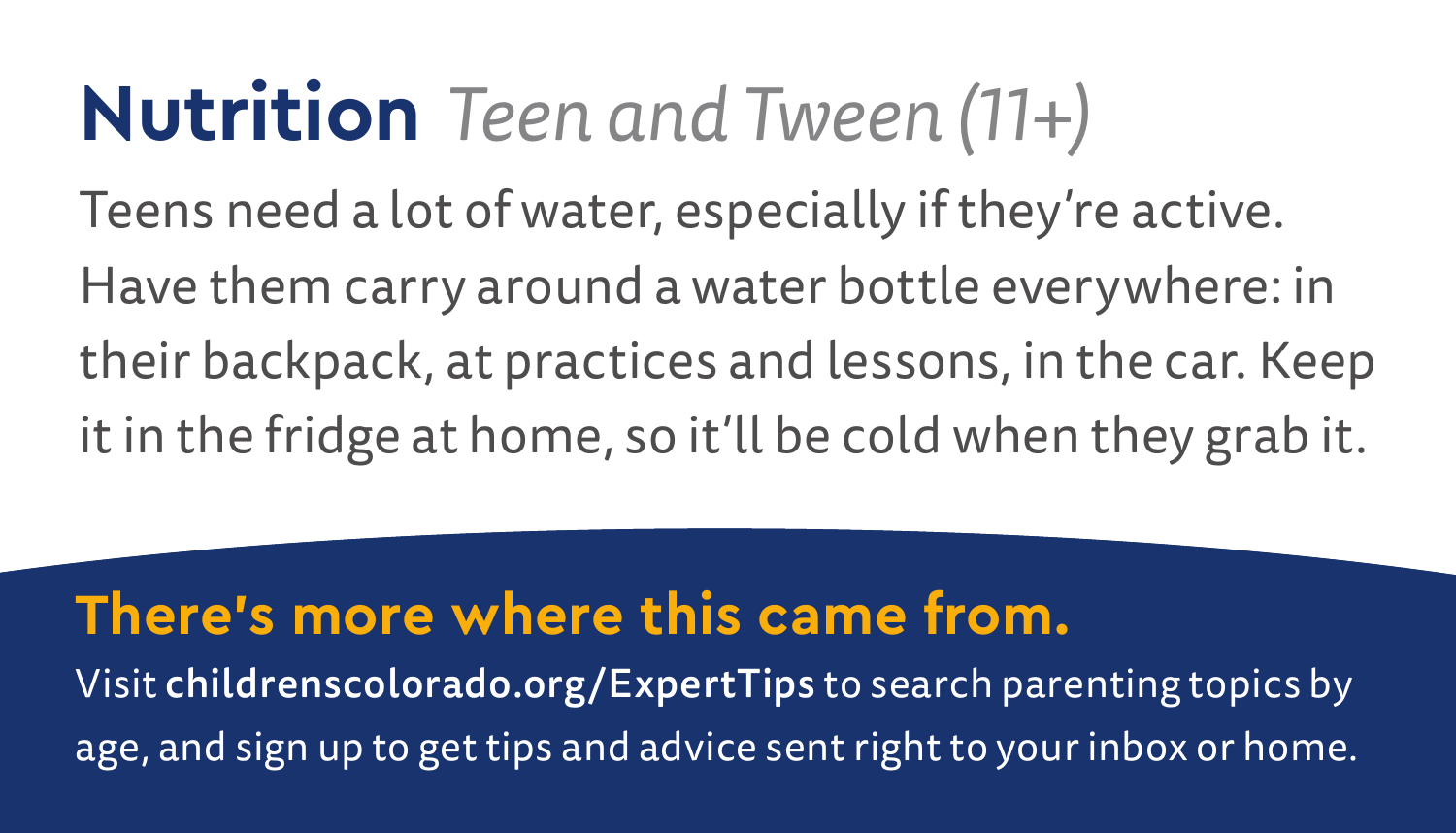# **Behavior** *Teen and Tween (11+)*

During discipline, keep the focus on what you want your child to learn. Thinking of it as teaching rather than punishment can help shape how you demonstrate a more positive behavior.

### **There's more where this came from.**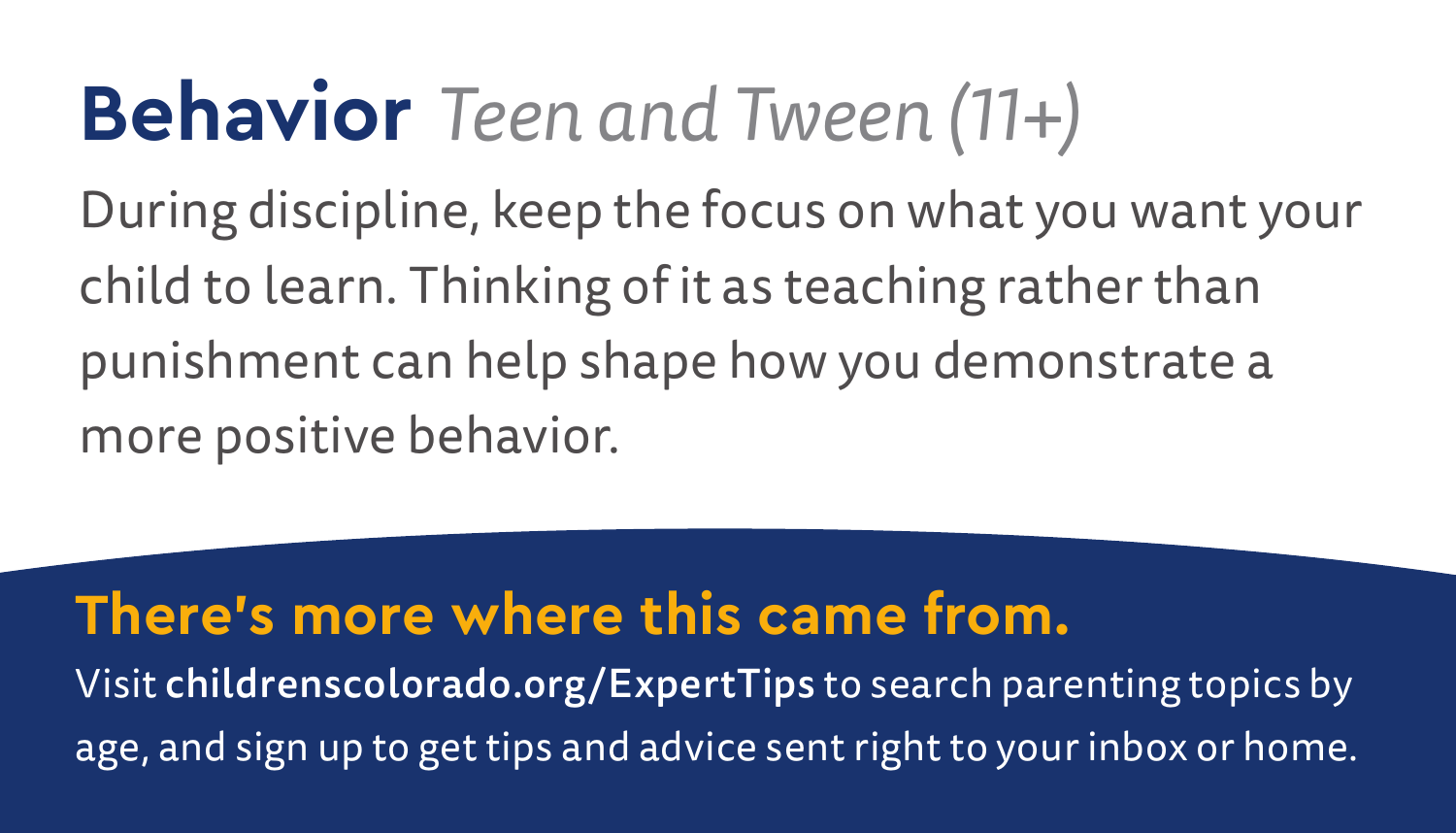## **Sleep** *Teen and Tween (11+)*

Melatonin is the chemical our brains release to tell us it's time to sleep — and the blue light from screens suppresses it. Make sure kids and teens put away electronics at least an hour before bedtime.

### **There's more where this came from.**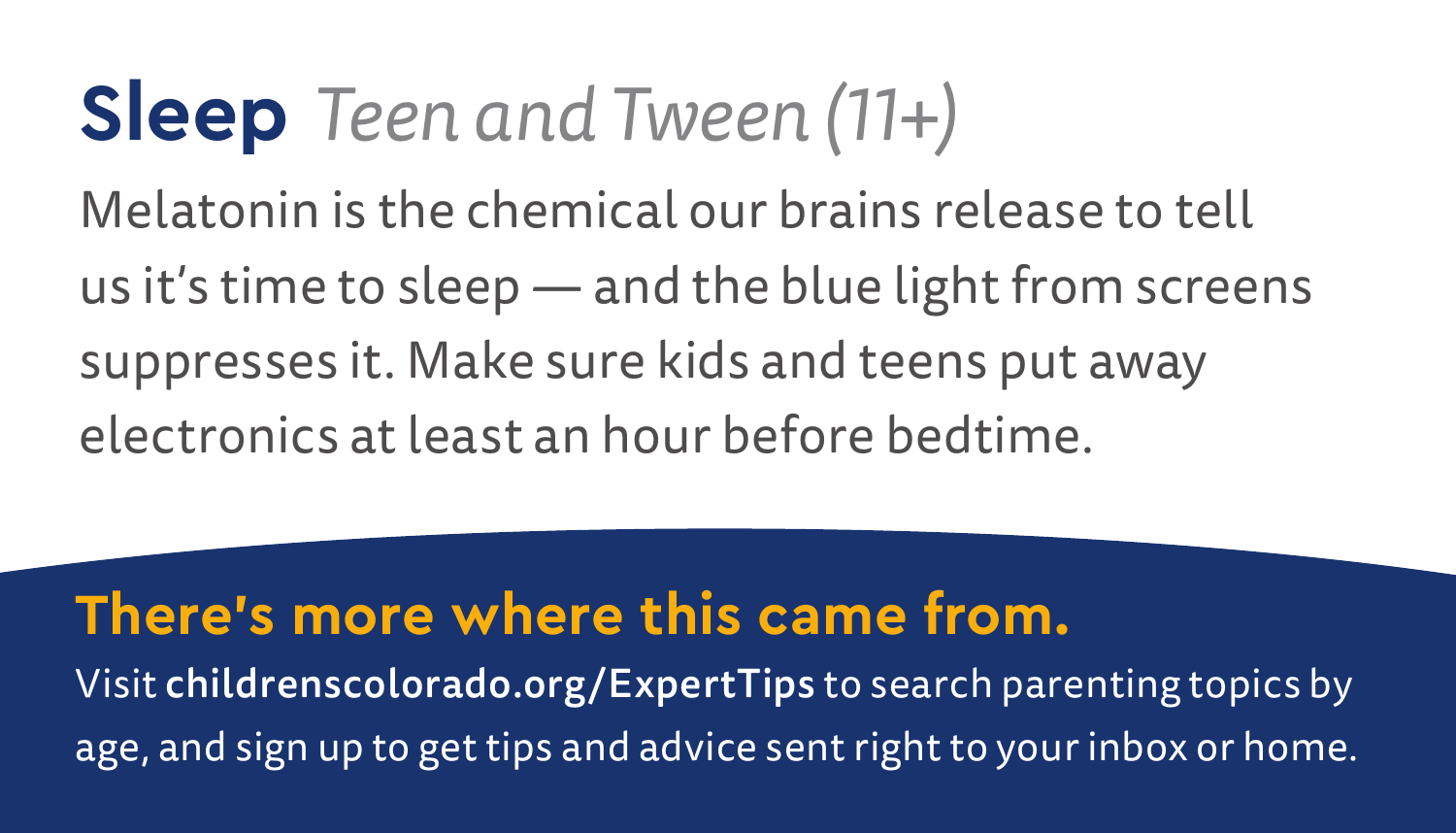## **Sports & Play** *Teen and Tween (11+)* Kids and teens should get at least an hour of aerobic activity every day — meaning activity that increases their breathing and heart rate, vigorous enough to get your child sweating at least three days a week. (Gym class isn't going to meet that standard).

## **There's more where this came from.**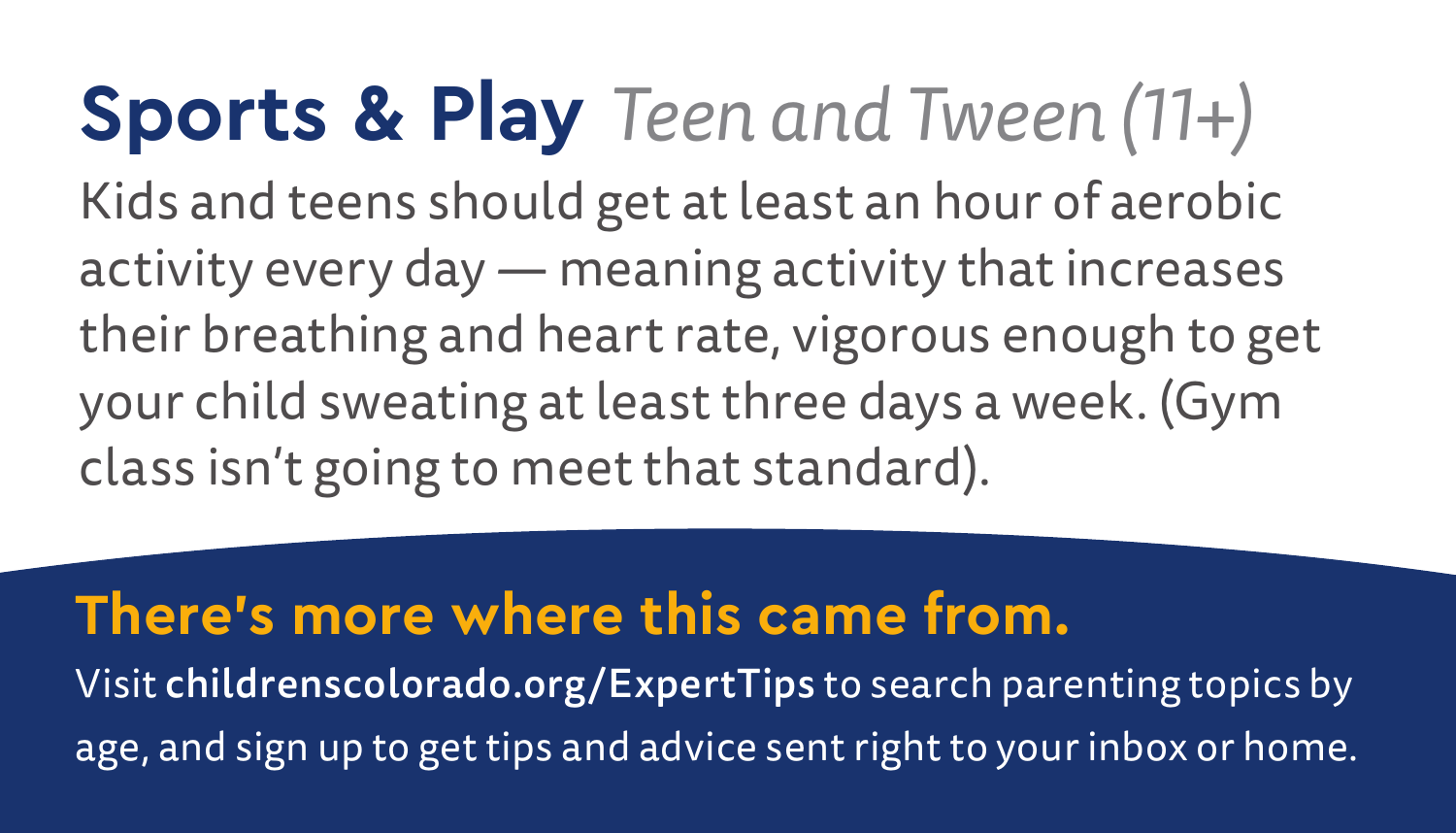## **Technology** *Teen and Tween (11+)* When a kid or teen is accessing inappropriate or concerning materials routinely, that's a problem in itself, but it can be a sign of trouble elsewhere. Check in with your kid often, and keep tabs on what they're doing online.

## **There's more where this came from.**